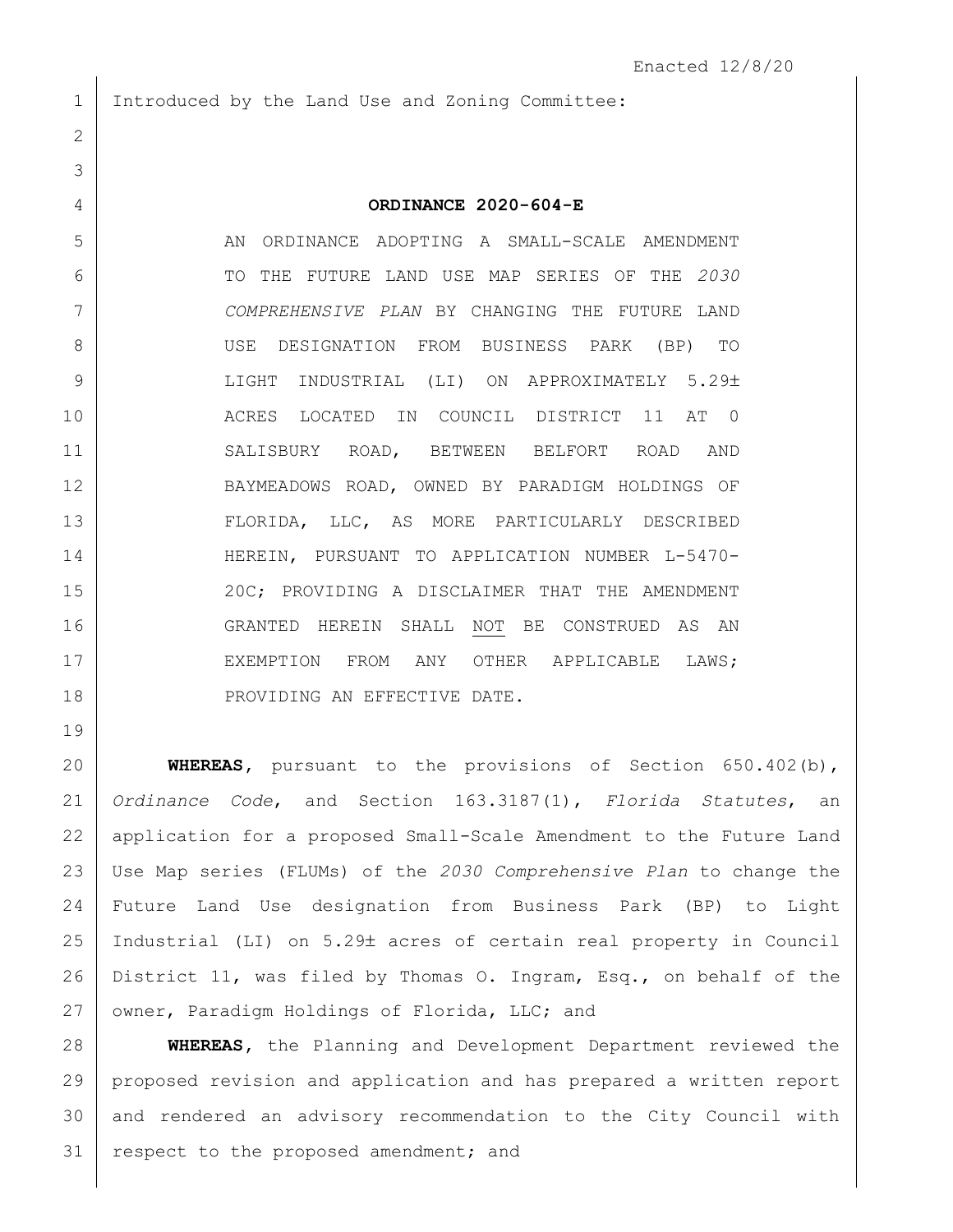**WHEREAS,** the Planning Commission, acting as the Local Planning 2 Agency (LPA), held a public hearing on this proposed amendment, 3 | with due public notice having been provided, reviewed and considered comments received during the public hearing and made its 5 recommendation to the City Council; and

 **WHEREAS,** the Land Use and Zoning (LUZ) Committee of the City Council held a public hearing on this proposed amendment to the *2030 Comprehensive Plan*, pursuant to Chapter 650, Part 4, *Ordinance Code*, considered all written and oral comments received during the 10 public hearing, and has made its recommendation to the City Council; and

 **WHEREAS,** the City Council held a public hearing on this 13 proposed amendment, with public notice having been provided, pursuant to Section 163.3187, *Florida Statutes* and Chapter 650, Part 4, *Ordinance Code,* and considered all oral and written comments received during public hearings, including the data and analysis portions of this proposed amendment to the *2030 Comprehensive Plan* and the recommendations of the Planning and Development Department, the Planning Commission and the LUZ 20 Committee; and

 **WHEREAS,** in the exercise of its authority, the City Council has determined it necessary and desirable to adopt this proposed amendment to the *2030 Comprehensive Plan* to preserve and enhance present advantages, encourage the most appropriate use of land, 25 water, and resources consistent with the public interest, overcome present deficiencies, and deal effectively with future problems which may result from the use and development of land within the 28 City of Jacksonville; now, therefore

**BE IT ORDAINED** by the Council of the City of Jacksonville: **Section 1. Purpose and Intent.** This Ordinance is adopted to carry out the purpose and intent of, and exercise the authority 32 set out in, the Community Planning Act, Sections 163.3161 through

 $- 2 -$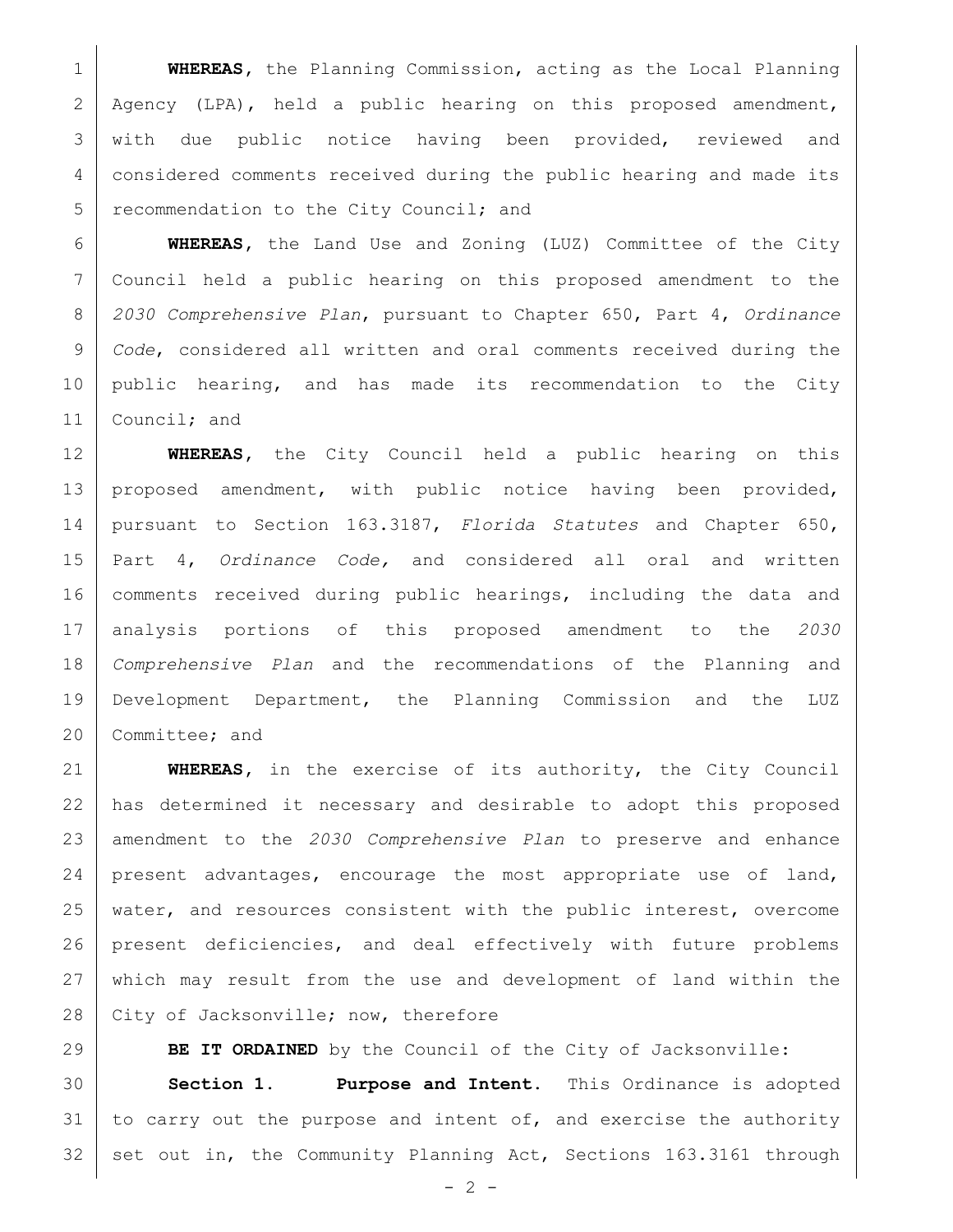163.3248, *Florida Statutes*, and Chapter 166, *Florida Statutes*, as amended.

 **Section 2. Subject Property Location and Description.** 4 The approximately 5.29± acres (R.E. No. 152577-0050) are located in Council District 11 at 0 Salisbury Road, between Belfort Road and Baymeadows Road, as more particularly described in **Exhibit 1**, dated August 27, 2020, and graphically depicted in **Exhibit 2**, both **attached hereto** and incorporated herein by this reference (Subject 9 Property).

 **Section 3. Owner and Applicant Description.** The Subject Property is owned by Paradigm Holdings of Florida, LLC. The 12 | applicant is Thomas O. Ingram, Esq., 233 East Bay Street, Suite 1113, Jacksonville, Florida 32202; (904) 612-9179.

 **Section 4. Adoption of Small-Scale Land Use Amendment.**  The City Council hereby adopts a proposed Small-Scale revision to the Future Land Use Map series of the *2030 Comprehensive Plan* by changing the Future Land Use Map designation from Business Park (BP) to Light Industrial (LI), pursuant to Application Number L- $19 \mid 5470 - 20C$ .

 **Section 5. Applicability, Effect and Legal Status.** The applicability and effect of the *2030 Comprehensive Plan*, as herein 22 amended, shall be as provided in the Community Planning Act, Sections 163.3161 through 163.3248, *Florida Statutes*, and this Ordinance. All development undertaken by, and all actions taken in regard to development orders by governmental agencies in regard to land which is subject to the *2030 Comprehensive Plan*, as herein 27 amended, shall be consistent therewith as of the effective date of 28 this amendment to the plan.

## **Section 6. Effective date of this Plan Amendment.**

 (a) If the amendment meets the criteria of Section 163.3187, *Florida Statutes*, as amended, and is not challenged, the effective date of this plan amendment shall be thirty-one (31) days after

 $- 3 -$